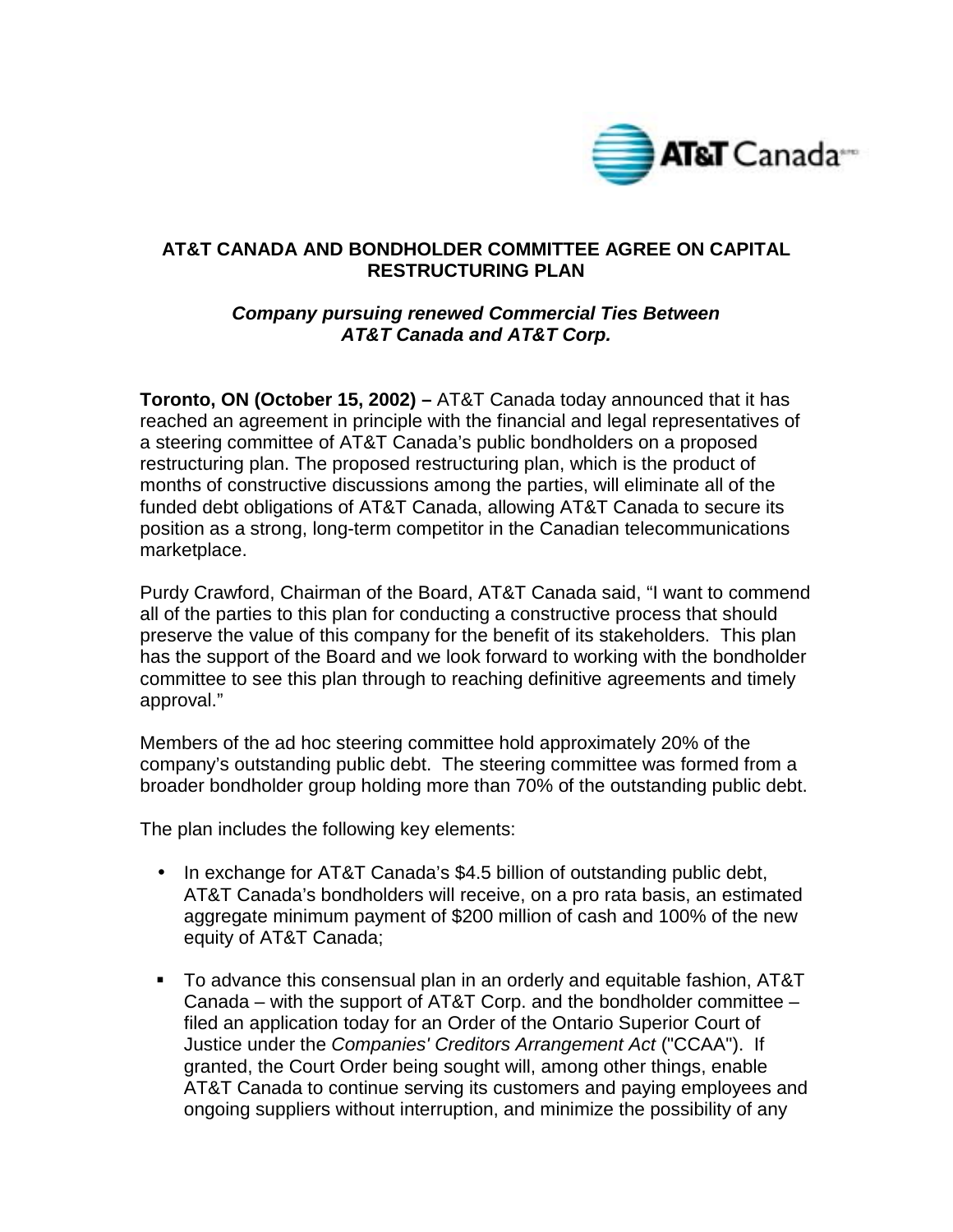disruptive legal actions against the company during the restructuring process;

- **EXTED 12 AT&T** Canada will remain fully operational throughout the capital restructuring process and will continue to do business as usual with respect to its customers, ongoing suppliers and employees;
- **Completion of the restructuring is subject to entering into definitive** agreements and receipt of material approvals including, bondholder, regulatory and Court approval.
- **EXTED 2018 12 AT&T Canada expects to receive all necessary approvals by year-end** 2002; and
- ! AT&T Canada expects to emerge from the restructuring process financially and operationally strong, generating positive annual free cash flow in 2003 and beyond, with no long-term debt obligations, cash at closing of approximately \$100 million and the strongest balance sheet of any Canadian telecom company.

Brascan Financial Corporation and CIBC Capital Partners are continuing to pursue discussions as to whether they will have any ongoing participation in AT&T Canada.

AT&T Canada believes it has made substantial progress in discussions with AT&T Corp. aimed at reaching a series of new commercial agreements that will, among other things: enhance national and global connectivity for AT&T Canada customers through the AT&T global network; strengthen the operating, product, service and branding ties between the two companies; and improve cross-border service for North American customers.

In the event that new commercial agreements are entered into between AT&T Canada and AT&T Corp., AT&T Corp. will receive an initial 7 percent equity interest in AT&T Canada; with further equity interests of two percent and one percent vesting in the fourth and fifth years respectively, of the term of such agreements. The new commercial agreements would have a term of five years, subject to normal early termination provisions in certain circumstances, including following 30 months and a further six month wind-down period as a result of a reduction in AT&T Corp.'s equity interest below an agreed threshold. There can be no assurance that AT&T Canada and AT&T Corp. will reach agreement on definitive commercial agreements.

In connection with its decision to proceed with a CCAA filing, the company has determined not to exercise its right to make the bond interest payments due September 15 and September 23, 2002.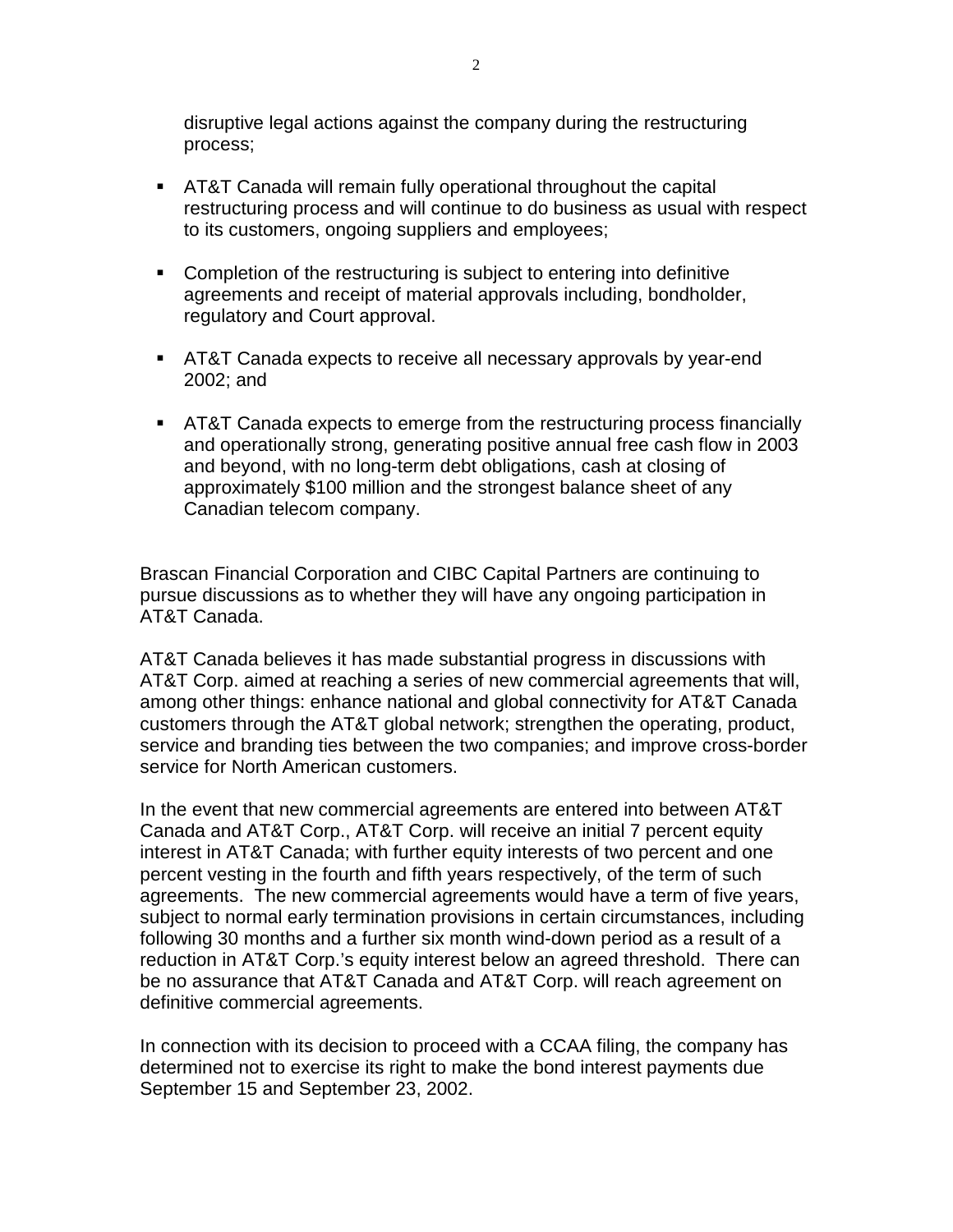John McLennan, Vice Chairman and CEO of AT&T Canada, said, "We are very pleased to have achieved not only our goal of establishing a strong capital structure, but also the progress of discussions with AT&T Corp. aimed at strengthening AT&T Canada's ties to AT&T Corp. and its global network. Our operating plan results in the generation of positive free cash flow and the restructuring plan that we are announcing today builds on that by eliminating approximately \$425 million of annual cash debt service obligations. This substantially increases our ability to invest in our business and to continue providing superior products and services to our customers. In all, we have reached general agreement on a capital restructuring plan that significantly advances our goal of securing AT&T Canada's future as a strong and growing competitor in the Canadian telecommunications marketplace."

Mr. McLennan continued, "We are entering this process to implement a solution, rather than to confront a problem. The dynamics of the process we are following are different from those of most other companies that have filed under CCAA. First, AT&T Canada's underlying business is strong, our operating performance is sound and we enter this process with over \$400 million of cash on hand. Second, our filing is made with the benefit of an agreement on the principles underlying our proposed capital restructuring. So unlike other companies who file under this process in the hopes of developing such a plan, we are entering this process in order to finalize and proceed to implement a plan. And third, no additional workforce reductions or other operational restructuring measures are associated with today's announcement.

"Our challenge has been to overcome unsustainable debt levels in the face of difficult business conditions. The plan we are seeking to implement will help us achieve not only a capital structure free of long-term debt, but to emerge with an even stronger value proposition for our customers, and continued opportunity for our employees."

Evan D. Flaschen of Bingham McCutchen LLP, U.S. counsel to the ad hoc committee of bondholders, stated, "We are pleased that we have reached agreement with AT&T Canada subject to approval by the bondholders at large and by the Courts. While our negotiating group considered a variety of structures and alternatives, we concluded that a complete deleveraging of AT&T Canada's balance sheet would best position AT&T Canada as a strong and successful competitor and, therefore, provide the greatest value to bondholders through their new equity stake."

During the restructuring process, if the order being sought is granted, AT&T Canada will continue to conduct its commercial affairs in a normal fashion, including continuing to provide all products and services to customers without interruption. The company intends to pay ongoing suppliers for all goods and services in the ordinary course of business, regardless if the goods and services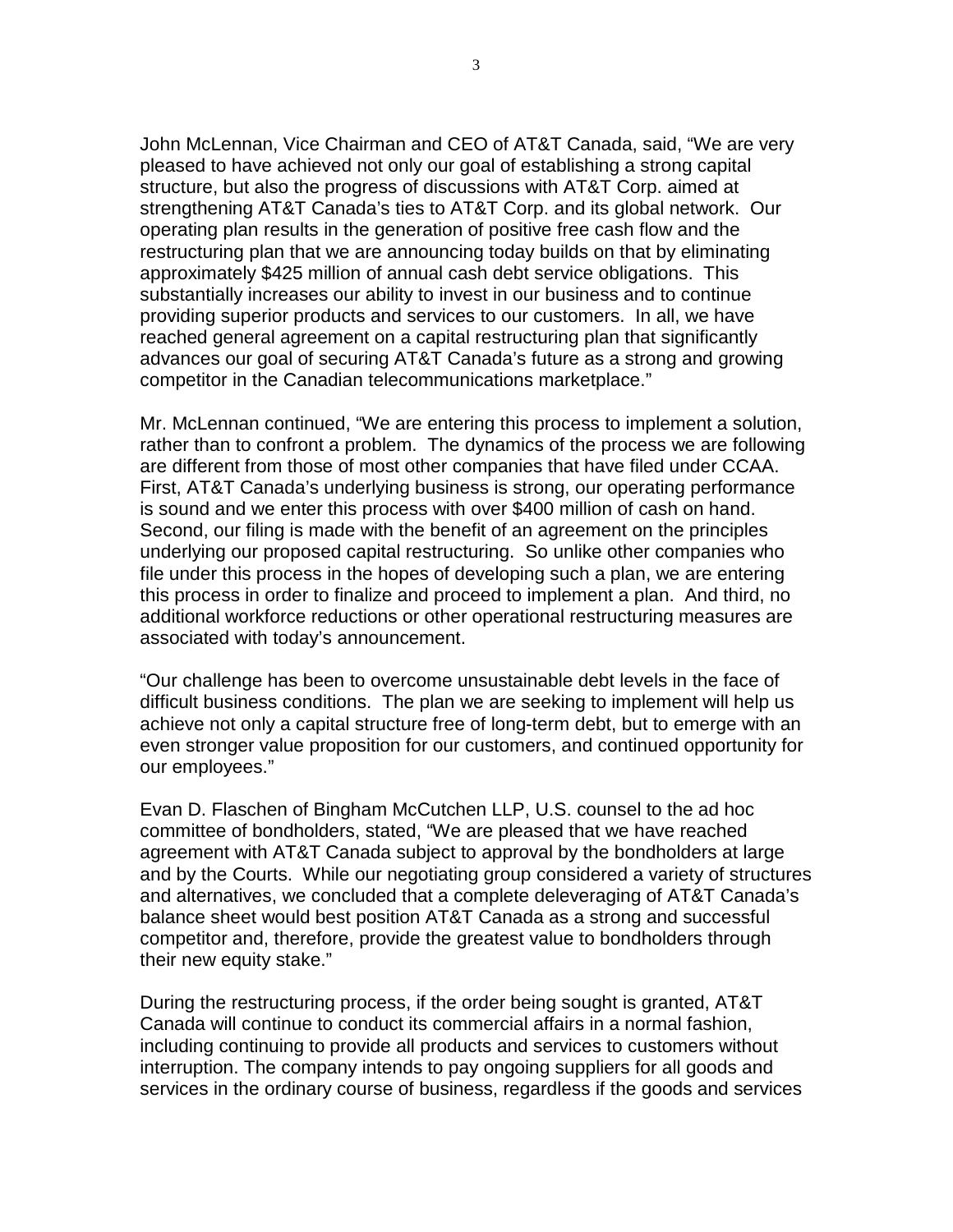were provided before or after the filing date. All employees will continue to be paid on their normal schedules. With more than CDN\$400 million in cash on hand, the company has adequate financial resources to operate uninterrupted throughout this process.

## **Positive Outlook**

McLennan concluded, "With this announcement we are continuing to do what we said we would six months ago when we laid out a three-point plan for establishing AT&T Canada as a strong and growing competitor. We addressed the first component of that plan through a series of cost saving and productivity enhancing measures taken over the summer. Today's plan, taken together with last week's completion of the deposit receipt agreement and the repayment of AT&T Canada's bank debt, addresses the second component – achieving a strong capital structure. And we continue to pursue the third – achieving a competitively neutral regulatory framework that permits Canadian telecom customers to reap the benefits of true competition.

"The plan we achieved should send a clear message to our customers that AT&T Canada will remain a strong and successful competitor, and give our employees a new sense of excitement about the future. When we emerge from this process, AT&T Canada will be well along the road to achieving its full potential.

"As the largest competitor to the incumbent telephone companies we have developed deep customer relationships with many of Canada's leading corporations. We offer a range of state-of-the-art data, Internet, local and long distance solutions. We enjoy a strong market position and significant brand equity. The renewed relationship with AT&T Corp. would further enhance our ability to meet our customers' most demanding, national and global needs. We look forward to working through the restructuring process and emerging as a financially and operationally stronger well-positioned to leverage these qualities for the benefit of all our stakeholders."

In its application to the Court, AT&T Canada has proposed that the Toronto office of KPMG Inc. serve as the Court-appointed monitor during the CCAA process and assist the company in the implementation of the restructuring plan.

------------------

The entities covered by the Order include: AT&T Canada Inc., AT&T Canada Corp., AT&T Canada Telecom Services Company, AT&T Canada Fibre Company, MetroNet Fiber US Inc., MetroNet Fiber Washington Inc., and Netcom Canada Inc.